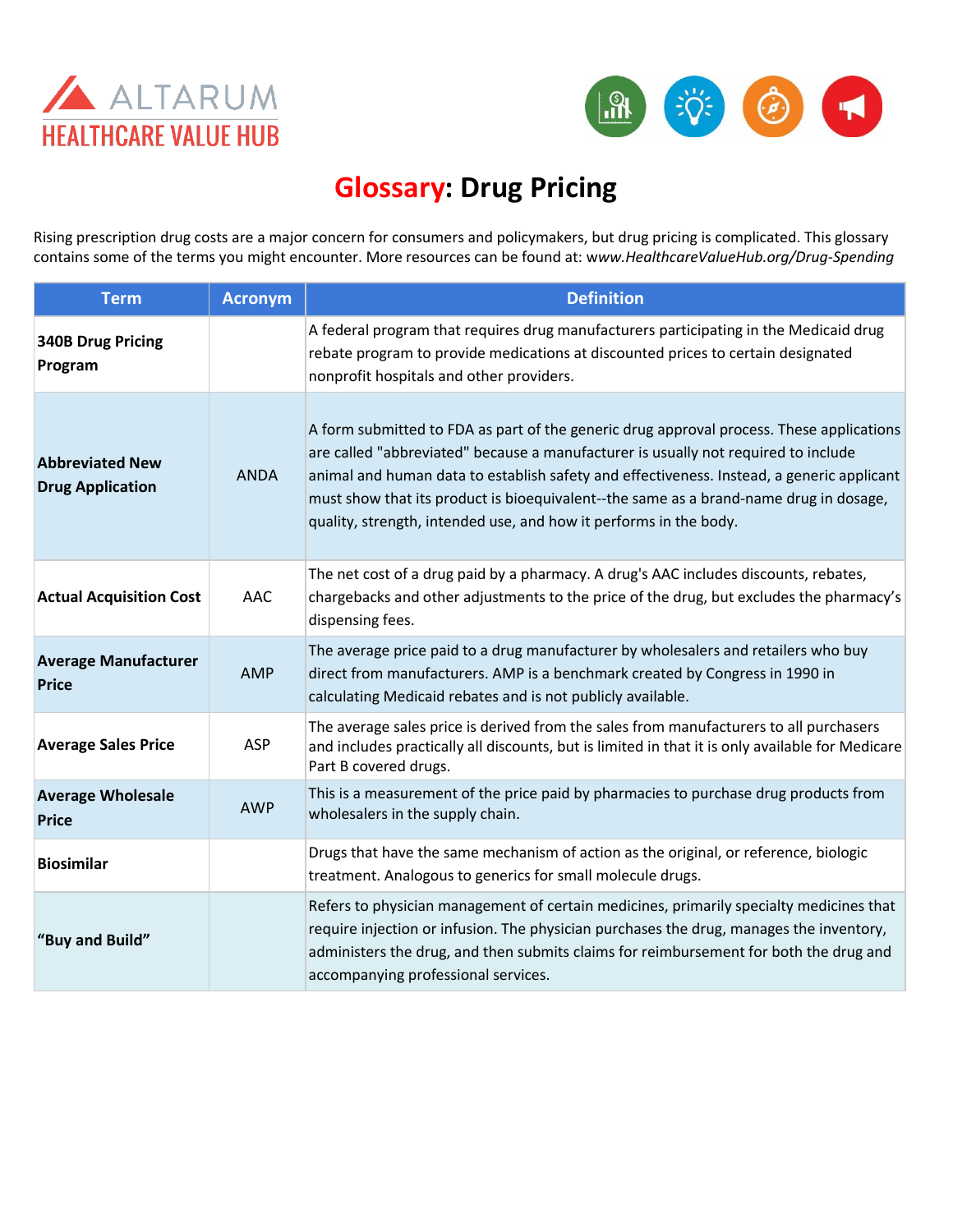| <b>Term</b>                                           | <b>Acronym</b> | <b>Definition</b>                                                                                                                                                                                                                                                                                                                                                                                                                                           |
|-------------------------------------------------------|----------------|-------------------------------------------------------------------------------------------------------------------------------------------------------------------------------------------------------------------------------------------------------------------------------------------------------------------------------------------------------------------------------------------------------------------------------------------------------------|
| <b>Bona Fide Service</b><br><b>Fees</b>               | <b>BFSFs</b>   | Payments from drug manufacturers to PBMs, specialty pharmacies and other service<br>vendors in Medicare Part D (and other government drug programs) for an array of<br>patient and product support "services," such as rebate administration, inventory, drug<br>shipping, reimbursement/financial assistance, patient education, phone support and<br>data reports. The only major financial item excluded from Part D "negotiated price"<br>calculations. |
| <b>Compounding</b>                                    |                | Compounding is a practice in which a licensed pharmacist, a licensed physician, or, in the<br>case of an outsourcing facility, a person under the supervision of a licensed pharmacist,<br>combines, mixes, or alters ingredients of a drug to create a medication tailored to an<br>individual patient's needs.                                                                                                                                            |
| <b>Exclusivity</b>                                    |                | Exclusivity is exclusive marketing rights granted by the FDA upon approval of a drug and<br>can run concurrently with a patent or not. It prevents the submission or effective<br>approval of ANDAs or applications. There are three types of exclusivity (5-year, 3-year,<br>and 180-day).                                                                                                                                                                 |
| <b>Formulary</b>                                      |                | List of drugs covered by insurance or PBM in a drug benefit plan. Products listed on a<br>formulary are covered for reimbursement at varying levels.                                                                                                                                                                                                                                                                                                        |
| Generic                                               |                | Generic drugs are copies of brand-name drugs that have exactly the same dosage,<br>intended use, effects, side effects, route of administration, risks, safety, and strength as<br>the original drug.                                                                                                                                                                                                                                                       |
| <b>Generic Drug User Fee</b><br><b>Amendments</b>     | <b>GDUFA</b>   | Legislation that allows FDA to collect fees to pay for the approval process for generic<br>drugs.                                                                                                                                                                                                                                                                                                                                                           |
| <b>Hatch-Waxman Act</b>                               |                | A 1984 federal law that established a process for how generic drugs are approved by the<br>FDA and manufactured by pharmaceutical industry. Also known as the Drug Price<br>Competition and Patent Term Restoration Act.                                                                                                                                                                                                                                    |
| <b>Investigational New</b><br><b>Drug Application</b> | <b>IND</b>     | IND's are a request for authorization from the Food and Drug Administration (FDA) to<br>administer an investigational drug or biological product to humans.                                                                                                                                                                                                                                                                                                 |
| <b>List Price</b>                                     |                | The price of a drug that is shown in a pharmacist's computer.                                                                                                                                                                                                                                                                                                                                                                                               |
| <b>Maximum Allowable</b><br><b>Cost</b>               | <b>MAC</b>     | The upper limit or maximum amount that a plan will pay for generic and brand-name<br>drugs that have generic versions available (multi-source brands)                                                                                                                                                                                                                                                                                                       |
| <b>Medicaid Best Price</b>                            | BP             | The lowest manufacturer price paid for a Rx drug, regardless of package size, by any<br>purchaser. BP is reported to CMS and states, but is otherwise confidential. Included in BP<br>are cash discounts, free goods that are contingent upon purchase, volume discounts and<br>rebates. Excluded from BP are prices paid by the federal government.                                                                                                        |
| <b>Medicare Part D</b>                                | Part D         | The federal-government program to subsidize the cost of prescription drugs and<br>prescription drug insurance premiums for Medicare beneficiaries. Also called the<br>Medicare prescription drug benefit,                                                                                                                                                                                                                                                   |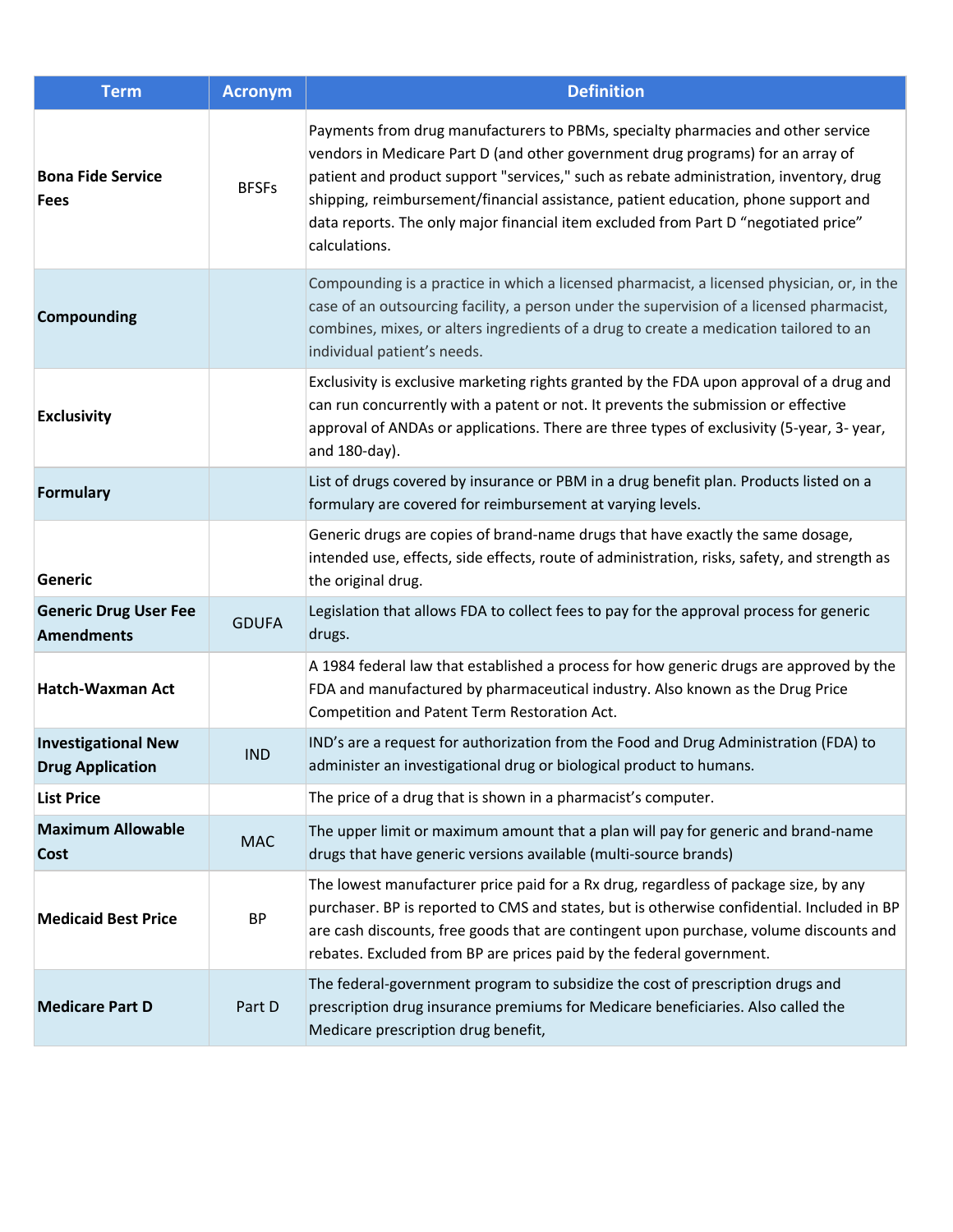| <b>Term</b>                                              | <b>Acronym</b> | <b>Definition</b>                                                                                                                                                                                                                                                                                                                                                                             |
|----------------------------------------------------------|----------------|-----------------------------------------------------------------------------------------------------------------------------------------------------------------------------------------------------------------------------------------------------------------------------------------------------------------------------------------------------------------------------------------------|
| <b>New Chemical Entity</b>                               | <b>NCE</b>     | A drug that contains an active moiety that has never been approved by the FDA or<br>marketed in the U.S.                                                                                                                                                                                                                                                                                      |
| <b>New Drug Application</b>                              | <b>NDA</b>     | It is an application in the United States through which drug sponsors formally propose<br>that the FDA approve a new pharmaceutical for sale and marketing.                                                                                                                                                                                                                                   |
| <b>New Molecular Entity</b>                              | <b>NME</b>     | Drug that has an active component that has never been approved by the FDA or<br>marketed in the U.S.                                                                                                                                                                                                                                                                                          |
| <b>Orphan Drug</b>                                       |                | A pharmaceutical agent that has been developed specifically to treat a rare medical<br>condition, the condition itself being referred to as an orphan disease.                                                                                                                                                                                                                                |
| <b>Orphan Drug</b><br><b>Exclusivity</b>                 | <b>ODE</b>     | Granted to drugs designated and approved to treat diseases or conditions affecting<br>fewer than 200,000 in the U.S. (or more than 200,000 and no hope of recovering costs).                                                                                                                                                                                                                  |
| <b>Patent</b>                                            |                | A patent is a property right issued by the United States Patent and Trademark Office<br>(USPTO) to an inventor "to exclude others from making, using, offering for sale, or selling<br>the invention throughout the United States or importing the invention into the United<br>States" for a limited time, in exchange for public disclosure of the invention when the<br>patent is granted. |
| <b>Patent Thicket</b>                                    |                | Patent system abuse caused by drug companies using multiple patents to extend their<br>monopolies.                                                                                                                                                                                                                                                                                            |
| Pay for Delay                                            |                | Brand-name pharmaceutical companies can delay generic competition that lowers prices<br>by agreeing to pay a generic competitor to hold its competing product off the market for<br>a certain period of time.                                                                                                                                                                                 |
| <b>Pharmacy Benefit</b><br><b>Managers</b>               | PBM            | Companies that negotiate rebates and manage drug benefits for health plans, businesses<br>and government programs.                                                                                                                                                                                                                                                                            |
| <b>Prescription Drug User</b><br><b>Fee Act</b>          | <b>PDUFA</b>   | Enacted in 1992, PDUFA is a law that allows the FDA to collect fees from drug<br>manufacturers in order to fund new and expedited drug approval processes. PDUFA is<br>reauthorized every five years.                                                                                                                                                                                         |
| <b>Pricing Spreads</b>                                   |                | Price difference between what a PBM pays a pharmacy for a prescription drug and what<br>it charges the health plan sponsor.                                                                                                                                                                                                                                                                   |
| <b>Product Hopping</b>                                   |                | A strategy drug makers use to keep brand-name drug prices high by reformulating<br>existing brand therapies in order to delay generic entry. Companies discontinue the old<br>formulation of a drug whose patent expiration date has passed or is approaching in an<br>attempt to force consumers to change to the drug's new-and newly patented-<br>formulation.                             |
| Rebate                                                   |                | An incentive payment made by a drug manufacturer, to a drug wholesaler or other payer<br>such as a PBM based on how much the entity increases the market share or actual<br>"sales" of a drug.                                                                                                                                                                                                |
| <b>Retail Pharmaceuticals</b>                            |                | Drugs available at retail pharmacies by prescription, instead of ones available in a<br>hospital, physician office, nursing home or home health setting (non-retail drugs).                                                                                                                                                                                                                   |
| <b>Risk Evaluation and</b><br><b>Mitigation Strategy</b> | <b>REMS</b>    | A strategy to manage a known or potential serious risk associated with a drug or<br>biological product.                                                                                                                                                                                                                                                                                       |